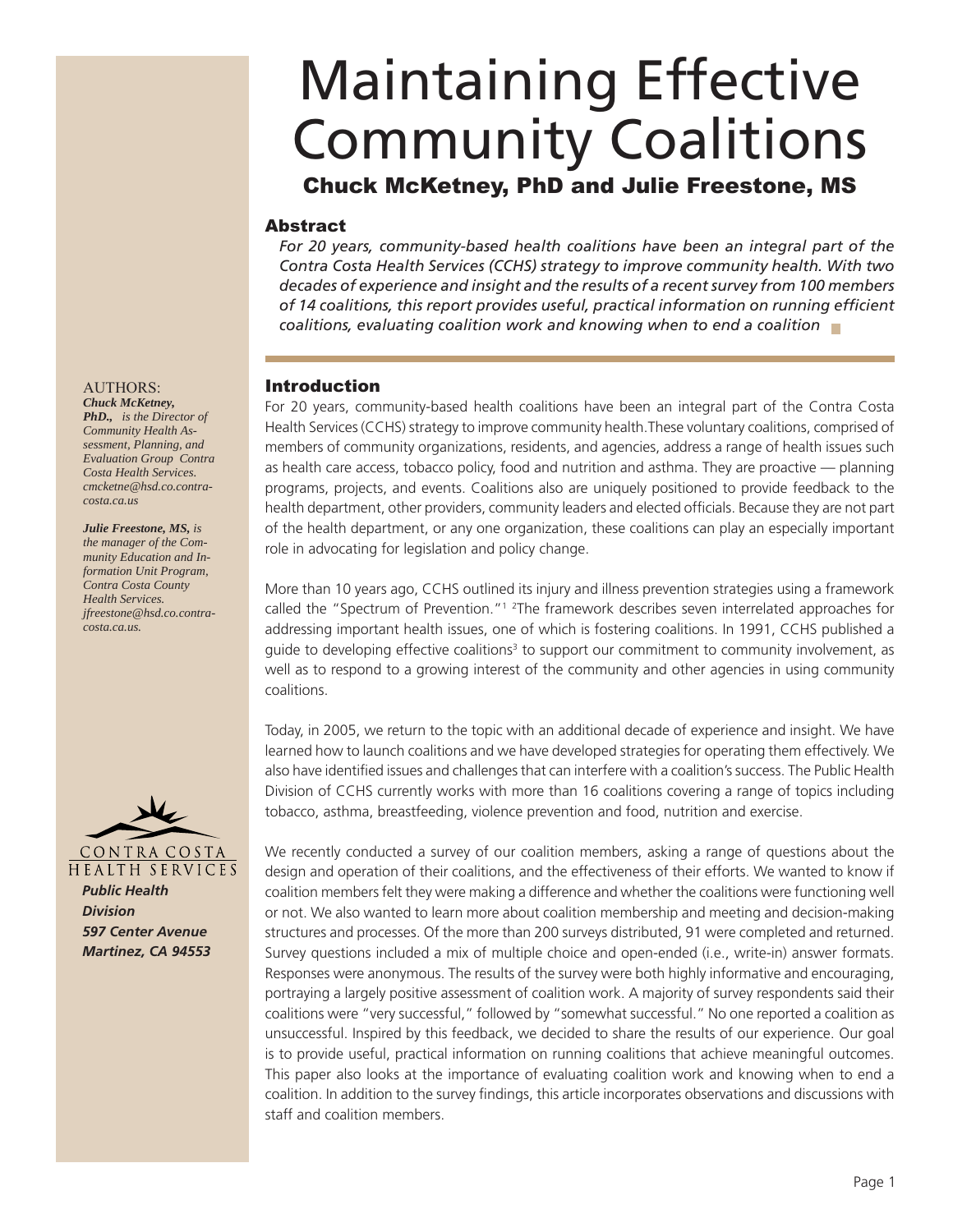## Coalition Basics

*We assume most people reading this article are familiar with community coalitions, a mainstay of many*  public health programs. However, it may be helpful to review some of the basics, including the definition *of a coalition and situations in which coalitions are most useful. For more information, we recommend a review of our earlier article.3*

### What is a coalition?

A coalition is a collaborative union of individuals and groups working together to achieve a shared goal. In CCHS, this goal is usually to improve or address a specific public health problem, such as exposure to secondhand smoke, gun violence, or asthma. Coalition members represent diverse interests and come from a variety of sources, including government agencies, nonprofit organizations, and faith, civic or business groups. Members are usually invited to join, not elected or appointed. Organizations often designate a specific staff member to be a coalition participant.

## When should you form a coalition?

Addressing complex public health problems requires a range of strategies. Forming a coalition acknowledges that the local health department cannot accomplish its objective of protecting and improving the health of the community alone. It also acknowledges that a range of partners with different skills and capacities are needed to address health issues. When program resources are scarce, coalitions can bring stakeholders together and reduce competition and duplication.

**PITFALLS**

Our survey asked coalition members what barriers interfered with their success. Here are the top factors:

- Fuzzy goals or objectives. No plan.
- One agency having too much authority,
- perceived or real.
- Burning members out with too many
- meetings, or meetings that last too long,
- or meeting locations that are too hard to reach.
- 
- Holding meetings too infrequently to be effective.
- Money woes. Not enough to cover basic operating costs.
- Staff/member turnover and burnout.
- Language barriers. Make sure there are bilingual members willing to translate.

# What do coalitions do?

We have found that coalitions can enhance many strategies described in the Spectrum of Prevention. Using a checklist, we asked members to prioritize their coalition's activities. "Community education" topped the list of priorities, followed by "strengthening individual knowledge and skills," "educating providers," "influencing policy and legislation," "mobilizing neighborhoods and communities," "fostering networks and other coalitions," and "changing organizational practices." The first four areas were the most common priorities, closely followed by the latter four. The choice of activities depends on the purpose and goals of each coalition.

| <b>Spectrum of Prevention</b>                          |  |
|--------------------------------------------------------|--|
| Influencing policy and legislation                     |  |
| <b>Mobilizing neighborhoods and communities</b>        |  |
| <b>Fostering coalitions and networks</b>               |  |
| <b>Changing organizational practices</b>               |  |
| <b>Educating providers</b>                             |  |
| <b>Promoting community education</b>                   |  |
| <b>Strengthening individual knowledge &amp; skills</b> |  |
|                                                        |  |

1 Contra Costa County Health Services Department. Spectrum of Prevention: A Model for Improving Community Health. 1983.

2 Rattray T, Brunner W, Freestone J. The New Spectrum of Prevention: A Model for Public Health Practice 2002.

3 Cohen L, Baer N, Satterwhite P. Developing Effective Coalitions: an eight step guide. *(Now available at http://preventioninstitute.org)*

<sup>4</sup> The Center for the Advancement of Collaborative Strategies in Health provide a partnership self-assessment tool available at www.partnershiptool.net 5 Tuckman B. Developmental Sequence in Small Groups Revisited. Psychology Bulletin. 1965.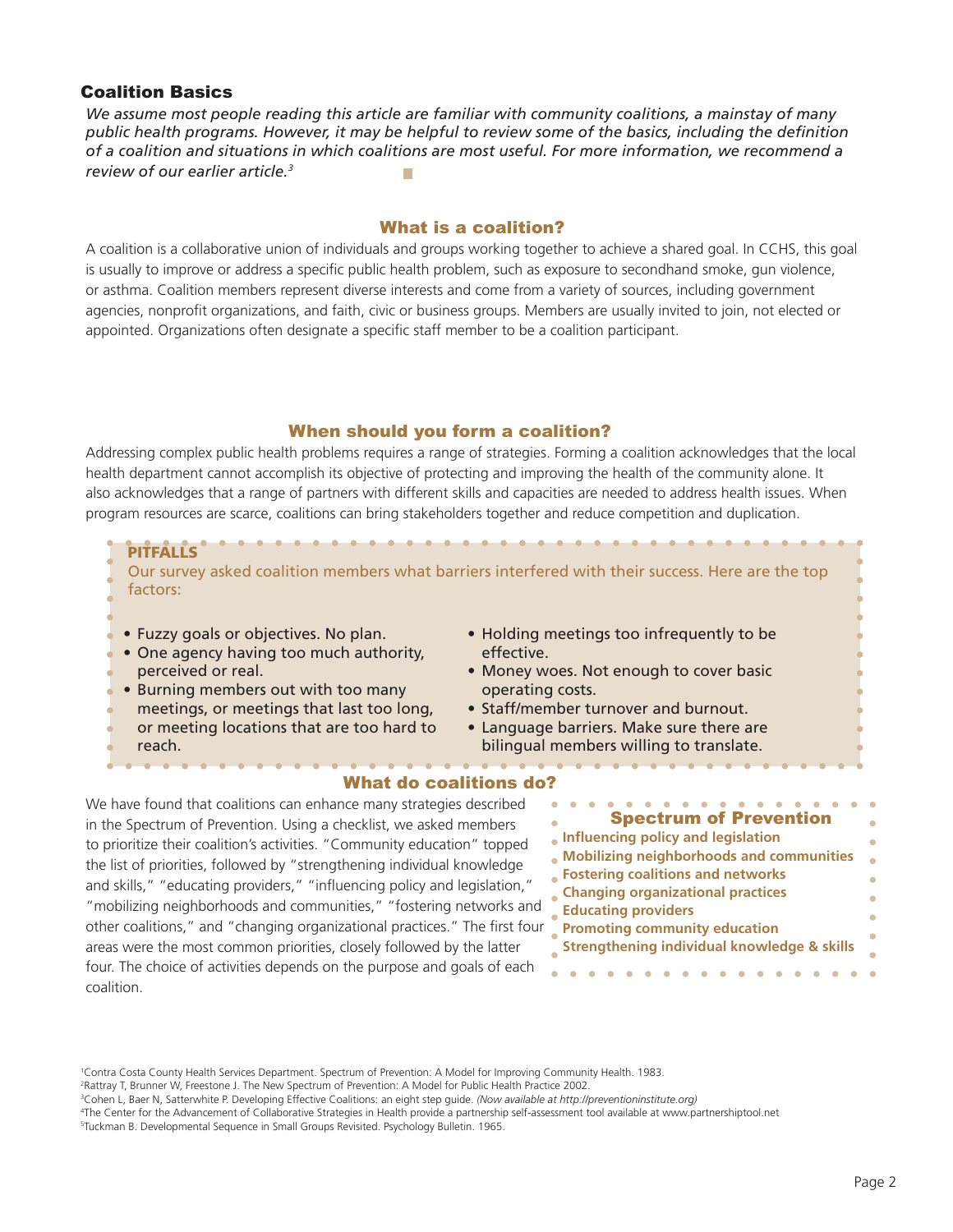#### *1. Leadership*

It is important to have a strong leader at the start of a coalition. It is also key to identify and develop new leadership for the long haul and to insure continuity of leadership, because a group without a leader easily stalls or becomes chaotic. The role of the chair should be clearly defined and communicated. Duties might include setting the

When asked who controls their coalition, the responses demonstrated a range of leadership options. About a third of respondents said that the chair and officers controlled the coalition. Another third indicated that a steering committee or small group was in control.Less frequently, staff were identified as leaders.Line staff pointed out that support from Health Department senior staff was critical to the long-term success of coalitions.

agenda, running meetings, and representing the coalition in public. Leadership style is also important. Since coalitions usually follow a model of power sharing, or equal say among members, the leader needs to be more of a facilitator than boss.

#### *2. Goals, goals and more goals*

Coalition effectiveness rests on having a clear sense of direction or destination, objectives, and a road map. This should include an overall goal or mission statement, like reducing breast cancer The majority of our survey respondents said that goals and objectives for their coalitions were established through a formal planning process involving members on a regular basis; the next most common approach was through a steering committee or small group.

mortality or reducing rates of smoking.But equally important are smaller, near-term benchmarks that change overtime, like encouraging health providers to conduct free mammograms. These benchmarks let you know you are making progress toward your broader, more ambitious mission. If you've hit a fuzzy period where the map isn't clear, relax and take a few months to focus on planning. Short-term successes are also vital for long-term confidence.

#### *3. Decision Making*

Coalitions sometimes flounder by using the discussion-not-decision-model. This approach assumes that the group will arrive at a consensus The majority of our respondents said decisions are made by consensus, followed distantly by majority vote. Very few respondents said that decisions are made by staff alone.

through sometimes lengthy discussions. While this approach allows for a lot of input, it can be time-consuming and not result in action. It's important to have a clear system for making decisions, usually either by vote or consensus. Some groups have bylaws that explain how this works. Others count on informal agreements. It is critical to decide in advance how long the group will discuss something before acting, or when to abandon consensus and vote on a particular issue.

#### *4. Roles*

The chair or leader is an important role but it is helpful to have other clearly defined jobs, such as a minute-taker. It's best to ask for volunteers for these positions, and to discuss if they should be

Survey respondents often attributed the success of their coalitions to commitment by a few core members, support from staff and a team approach to getting the work done.

permanent or rotating assignments. Another way to share the work is to delegate follow-up for specific actions to members. For example, one coalition member can draft a letter to the legislature about a bill, another can set up a mailing list and a third can use their office staff to do the mailing. At the same time, people who are unable to take on more than attending meetings should not always be penalized or pressured. Just offering ideas or sharing information with colleagues or community members is a valuable contribution. It is also important to note that people who don't attend meetings also have a role. They can make phone calls, review drafts and write letters. People often feel more committed when they can make a contribution. Although CCHS has consistently dedicated staff to supporting coalition efforts, it has generally been careful to insure that other agencies or community members play visible leadership roles. CCHS staff "lead from the side," preparing and distributing minutes, convening meetings, developing draft agendas, and recruiting new members.

#### *5. Groups within the group*

Many coalitions, especially larger ones, operate more productively when they use smaller task forces or committees to accomplish specific tasks. Examples include a steering committee that is

Nearly all of our survey respondents said coalition decisions are implemented either by members, committees, or by staff and members together.

charged with such tasks as planning, fundraising or media relations. It is also useful to form ad hoc groups for specific short-term objectives, like planning a community forum. Committees typically meet more often than the large group and report back with recommendations for the group to consider. The Health Access Coalition, which included a wide variety of organizations working to increase the number of residents covered by health insurance, formed five committees to implement its 12-month strategic plan. The committees met regularly, reported back to the full Coalition monthly, and tracked progress in writing against written goals.

#### **ENERGIZERS**

Our survey asked coalition members what has contributed to their success. The top contenders:

- Commitment and enthusiasm of members.
- Dedication and professionalism of staff.
- Good, diverse mix of membership.
- Cooperation among the group.
- Strong leadership.
- Shared, clear goals.
- Genuine caring for the issue by all members.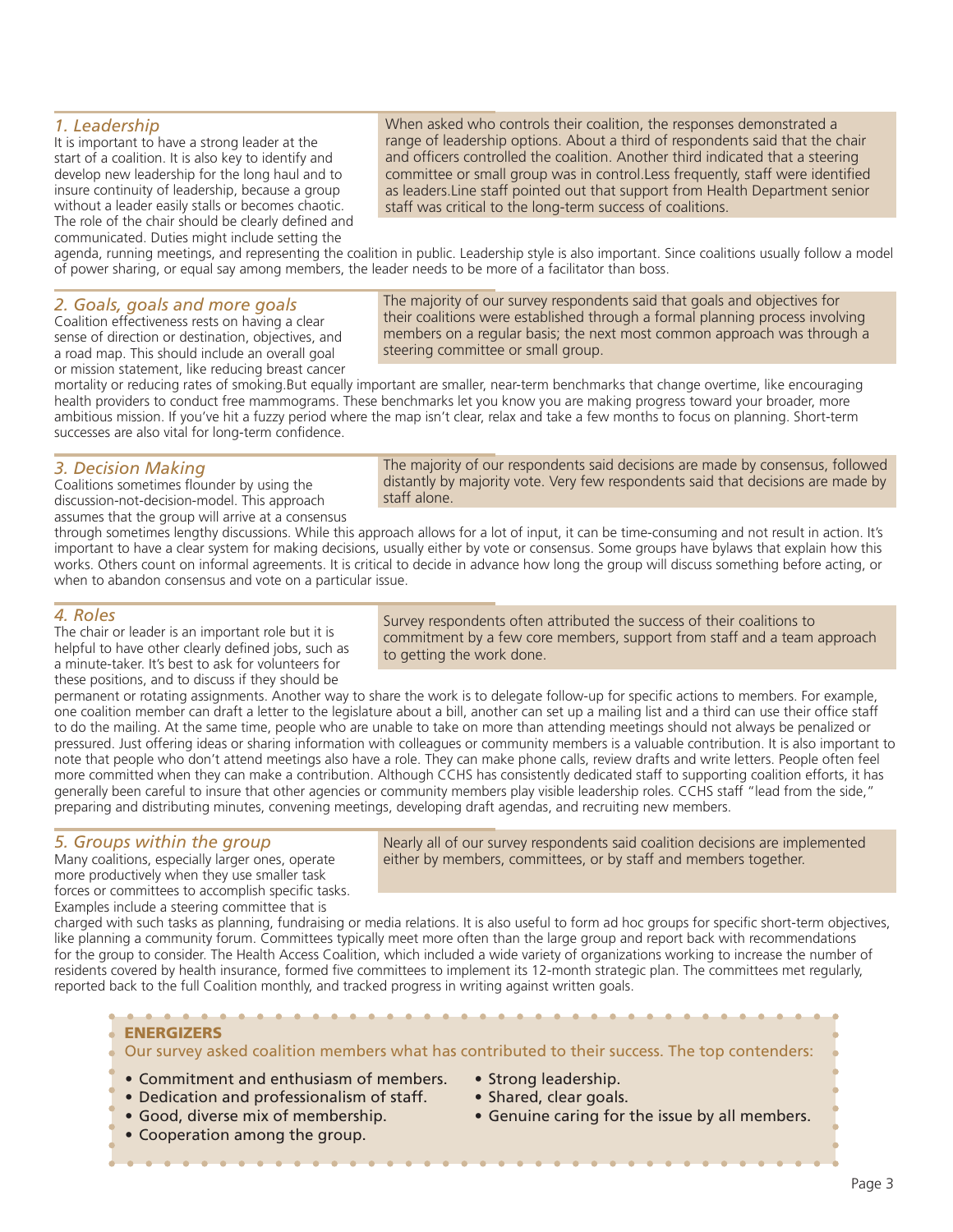### *6. Communication*

As a hub of individuals and agencies from different parts of the community, coalitions send and receive a lot of information. A good system of communication through multiple channels is

Although the survey didn't directly assess methods of communication, several respondents attributed their coalitions' success to an efficient reminder system, regular meetings and email and newsletter communications

essential. It should cover everything from meeting reminders to project and policy updates. Email is a major form of communication today, but some people don't have access to the internet. Old-fashioned telephone calling works well, using a "phone tree" or telephone list. Faxed or even snail-mailed notices are other options. Find a reliable system that reaches all of your members, and aim for consistency. It helps to have a designated communication guru or person charged with spreading the word. Staff from our Developmental Disabilities Council maintain email lists that they and coalition members use to share announcements, alerts, updates and resources. Two communitybased organizations maintain the distribution list for the Contra Costa County Community Advocacy Network, which works on political issues.

# *7. Regular self-evaluation*

Taking stock of a coalition's progress and accomplishments is essential and should be done on a regular basis. There are a number of ways to do this evaluation<sup>4</sup>: through internal surveys and discussions or by surveying residents or

According to our survey, most of our coalitions have a formal evaluation process. They use a variety of methods. When asked what they evaluate, most indicated monitoring progress towards goals and objectives, followed by evaluating the impact of coalition activities, then conducting member/ participant satisfaction surveys, and evaluating meetings.

consumers. Even informal evaluation processes, such as an evaluation at the end of a meeting or time on the agenda for feedback and comments, can help a coalition take stock and change with the times. The Tobacco Prevention Coalition conducts an annual survey to get feedback from members on logistical details such as time, location and frequency of meetings and how members feel about their level of involvement in decision-making. They also are asked for suggestions on desired presentations for the coming year.

#### *8. New members*

Many of our coalitions follow an open-door policy, in which they are always willing to take new members. As the group grows, it may be difficult to manage and members may feel there is less opportunity to participate. On the other hand, fresh ideas from interested people are a great resource. Often coalitions think about

When asked how they maintain the vitality/enthusiasm/energy within their coalition, answers were near equally divided between by recruiting new members and having special events or speakers. Most of those who responded to our survey felt they had the right members in their coalitions. However, most said there was little or no resident participation in their coalitions.

recruiting new members only when their size begins to shrink. But one important reason to recruit new blood is to ensure that the coalition is as diverse as the community affected by the health problem it seeks to address. At least occasionally, coalitions should ask who else needs to be involved and do targeted outreach to find those missing members. An inability to attract new members may reflect the many time and resource pressures that effect nonprofits, or it may be a result of the community's shift in focus to other health issues. Fluctuating membership requires efforts to keep members abreast of key issues. When the Breast Cancer Partnership formed, staff used a "rolling" flip chart at the beginning of each meeting to recap key decisions and progress so new members could get oriented quickly.

#### **9. Dealing with conflict**

Working cooperatively with others can be incredibly rewarding but also challenging. Personality clashes and emotional struggles come with the territory. Groups often develop their own style of dealing with difficult members. If conflict becomes a normal part of a coalition's activities, it's important to come to a decision as a group about how to work with disruptive

Our survey demonstrated that most members didn't think they went through a storming stage, so clearly most problems are not only successfully worked through but also forgotten. Since many of the coalitions have been in existence for a number of years, the storming stage may have occurred earlier on and been forgotten or not experienced by newer members.

members or controversial issues. Our HIV/AIDS Consortium, a coalition of providers, clients and community-based organizations, provides a briefing handbook to individuals who chair the group. In it, they assure leaders that "conflicts within the group about the most effective actions or what stand the group should take on a particular issue are inevitable." The guidebook points out that conflict can lead to creative solutions which can ultimately bring a group closer together. In general, leaders are advised that conflict should be managed, not avoided or stimulated. Specific strategies for how to resolve the conflict also are included in the book. Whatever those steps are, the group needs to be sure that all members feel their points of view were heard and understood.

#### *10. Celebrating success and having fun*

Coalition work can be tiring and time-consuming, and it's important for groups to pat themselves on the back and acknowledge their achievements. Have a party after meeting a goal, recognize

individuals with certificates of appreciation, go out

When our Breast Cancer Partnership reported that the disparities in early diagnosis between African American and White women had been eliminated they hosted a gala celebration which attracted much media and community attention. The TIGHT (Tobacco Industry Gets Hammered by Teens) youth mobilization project held pizza parties when ordinances were passed by City Councils whose meetings they had attended.

for a meal together. Coalitions do serious, and sometimes emotionally draining work. Burnout happens, but is less likely to become a major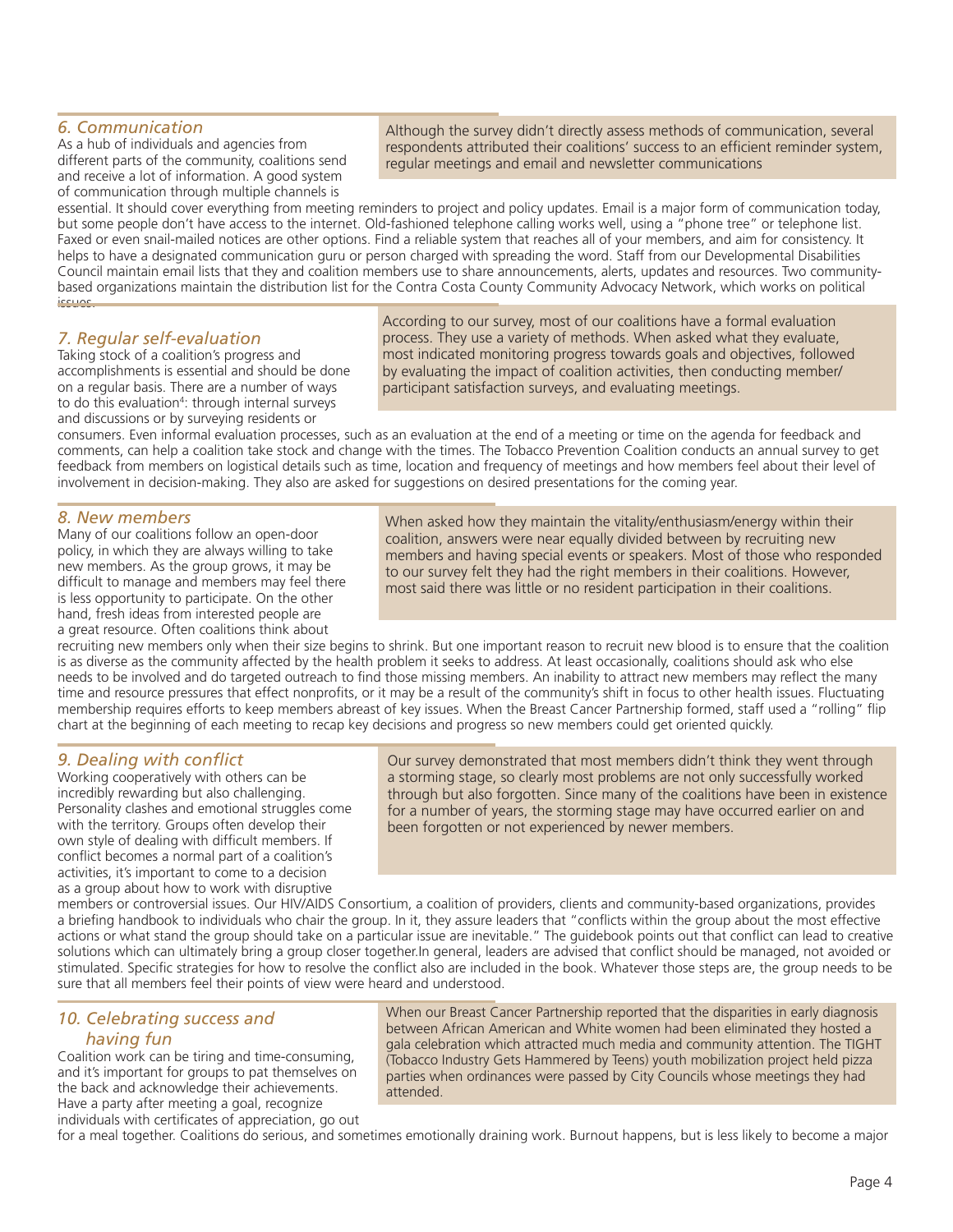

#### Know When to Fold 'Em: Exit Strategies

Knowing how and when to establish a coalition is critical, as is knowing if and when to close it down. Thinking and talking about an "exit strategy" should be part of every coalition's agenda. Another issue to consider is whether the group should become a permanent or temporary body, two very different modes of operation.

The lifespan of a coalition is closely tied to its goals or objectives. When goals are clearly measurable, like bringing the nutritional quality of school lunches up to a specified standard, an end-date is implied. The group will end when the work is accomplished. This is much harder when goals are broad, as is the case with most of our coalitions.

A coalition formed to decrease smoking, for example, could be useful indefinitely, or at least as long as cigarettes are around. Yet even with indefinite goals, a coalition's productivity may be best served by a set lifespan, based on a specific time frame, or on meeting set goals. At that predetermined point, the coalition can reassess its work, and determine if more time, or expanded goals, are needed. If the coalition decides to continue its work, this process can renew group vitality and a sense of purpose.

Our survey indicated that most of our coalitions haven't discussed ending or "sunsetting" their group. However, some of our coalitions have been able to bring their coalitions to a successful end. For example, the Anemia Task Force disbanded once anemia rates dropped dramatically. In another example, when the Food Security Council became dormant, some of the stakeholders were instrumental in creating new coalitions that addressed similar issues but had different goals.